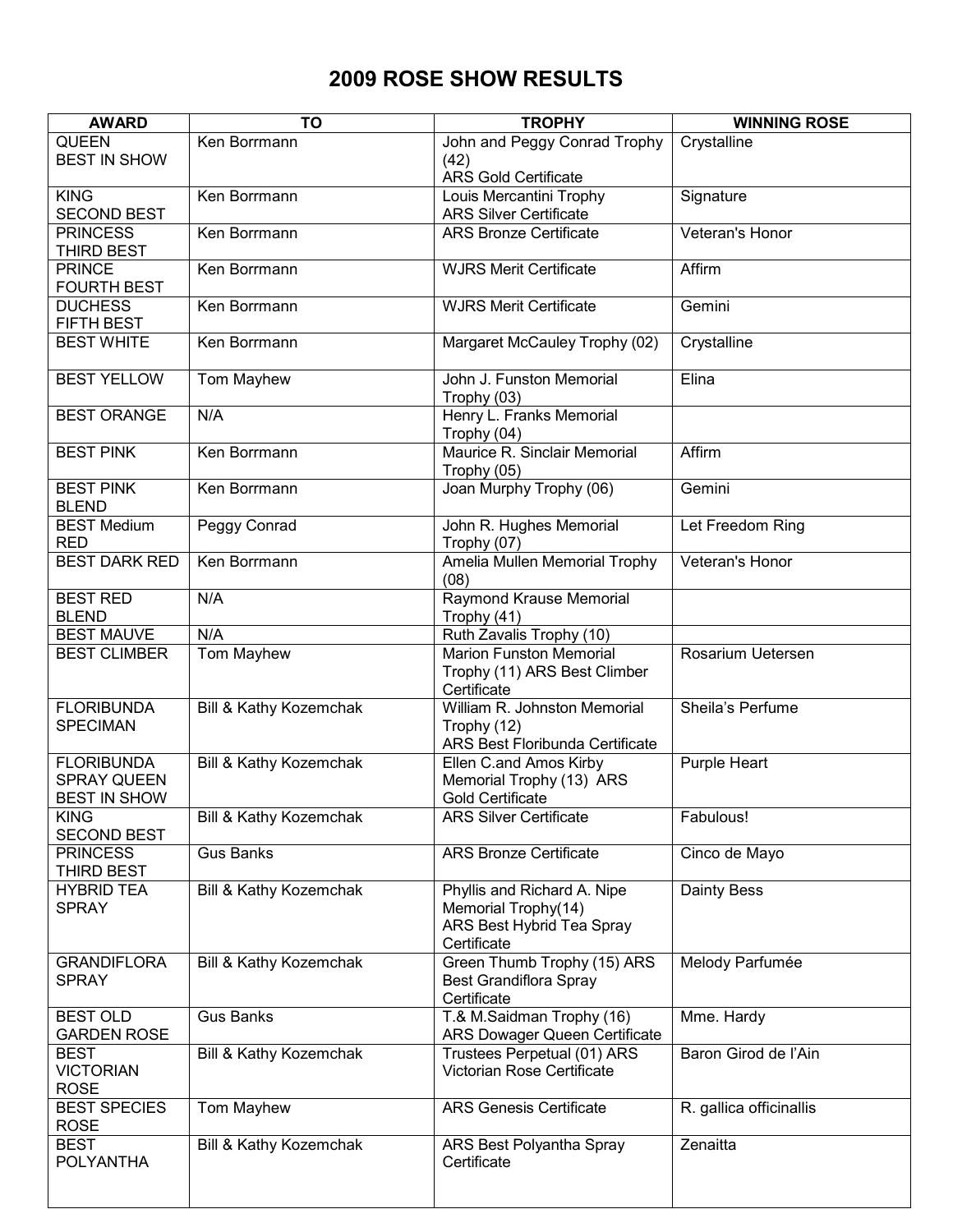| <b>AWARD</b>                                                       | TO                                                | <b>TROPHY</b>                                                               | <b>WINNING ROSE</b>                                                          |  |  |
|--------------------------------------------------------------------|---------------------------------------------------|-----------------------------------------------------------------------------|------------------------------------------------------------------------------|--|--|
| <b>BEST CLASSIC</b><br><b>SHRUB</b>                                | <b>Bill &amp; Kathy Kozemchak</b>                 | <b>ARS Best Classic Shrub</b><br>Certificate                                | Kathleen                                                                     |  |  |
| <b>BEST MODERN</b><br><b>SHRUB</b>                                 | Bill & Kathy Kozemchak                            | Shaughnessy Trophy (46)<br><b>ARS Best Modern Shrub</b><br>Certificate      | Watercolors                                                                  |  |  |
| <b>BEST OPEN</b><br><b>BLOOM</b>                                   | Ernie & Diane Szilagyi                            | Lester J. Stephens Trophy (17)<br>ARS Best Open Bloom<br>Certificate        | Candelabra                                                                   |  |  |
| <b>BEST ROSE IN A</b><br><b>BOWL</b>                               | Ken Borrmann                                      | Dorothea Franks Trophy (18)<br>ARS Best Rose Bowl Certificate               | Veteran's Honor                                                              |  |  |
| HI-LOW Comb.                                                       | N/A                                               | Robert and Rose Schwarzkopf<br>Trophy (19) ARS Hi Low<br>Certificate        |                                                                              |  |  |
| <b>BEST RED &amp;</b><br>WHITE COMB.                               | David London                                      | James T. Connor Memorial<br>Trophy (20)                                     | Tineke, Veteran's Honor                                                      |  |  |
| THREE OF A<br><b>KIND</b>                                          | Ken Borrmann                                      | Consulting Rosarian Trophy (21)                                             | Affirm                                                                       |  |  |
| THREE EXHIB'N<br>BLOOMS, each a<br>different variety               | David London                                      | Triple Crown Trophy (22)                                                    | Tineke, Veteran's Honor,<br>Elizabeth Taylor                                 |  |  |
| <b>THREE</b><br><b>GRANDIFLORAS</b><br>each a different<br>variety | Lance & Leslie Cox                                | Joseph D. Laughrey Memorial<br>Trophy (23)                                  | Queen Elizabeth                                                              |  |  |
| <b>THREE EXHIB'N</b><br>BLOOMS,<br>1 variety, 3 stages             | N/A                                               | Heritage Bank Trophy (24)                                                   |                                                                              |  |  |
| <b>THREE EXHIB'N</b><br>BLOOMS,<br>1 Garden Party                  | N/A                                               | Samuel H. Olson Trophy (25)                                                 |                                                                              |  |  |
| FIVE BLOOMS,<br>each a different<br>variety                        | Bill & Kathy<br>Kozemchak                         | Nellie Sinclair Memorial Trophy<br>(26)                                     | Anastasia, Touch of Class,<br>Folklore, Christopher<br>Columbus, Helen Naude |  |  |
| <b>ENGLISH BOX</b>                                                 | Ken Borrmann                                      | Peggy Morris Memorial Trophy<br>(27), ARS English<br><b>Box Certificate</b> | Affirm, Veteran's Honor,<br>Signature                                        |  |  |
| <b>BEST SMALL</b><br>GARDEN                                        | N/A                                               |                                                                             |                                                                              |  |  |
| <b>BEST Seedling</b>                                               | Frank Benardella                                  | <b>ARS Best Seedling Certificate</b>                                        | Magic Show                                                                   |  |  |
| THREE EXHIB'N<br><b>FLORIBUNDA</b><br>Sprays                       | Bill & Kathy Kozemchak                            |                                                                             | Fabulus                                                                      |  |  |
| <b>THREE EXHIB'N</b><br>Shrub Sprays                               | Bill & Kathy<br>Kozemchak                         |                                                                             | <b>Flower Girl</b>                                                           |  |  |
| <b>BEST</b><br><b>FRAGRANCE</b>                                    | June Hament                                       | Bonnie Nichols Trophy (44)<br><b>WJRS Merit Certificate</b>                 | Abraham Darby                                                                |  |  |
| <b>HIGHEST IN</b><br><b>SWEEPSTAKES</b>                            | <b>BILL &amp; KATHY KOZEMCHAK</b><br>$(25$ BLUES) | Schettler-Mentel Trophy (28)<br><b>ARS Sweepstakes Certificate</b>          |                                                                              |  |  |
| <b>SECOND IN</b><br><b>SWEEPSTAKES</b>                             | TOM MAYHEW (10 BLUES)                             |                                                                             |                                                                              |  |  |
| <b>THIRD IN</b><br><b>SWEEPSTAKES</b>                              | <b>KEN BORRMAN (9 BLUES)</b>                      |                                                                             |                                                                              |  |  |
| <b>MINIATURE</b><br><b>QUEEN BEST</b><br><b>MINIATURE</b>          | <b>Bill &amp; Kathy</b><br>Kozemchak              | Edward G. Durner Trophy (29)<br><b>ARS Gold Certificate</b>                 | Best of 04                                                                   |  |  |
| <b>MINIATURE</b><br><b>KING SECOND</b><br><b>BEST MINI</b>         | Bill & Kathy<br>Kozemchak                         | <b>ARS Silver Certificate</b>                                               | Nancy Jean                                                                   |  |  |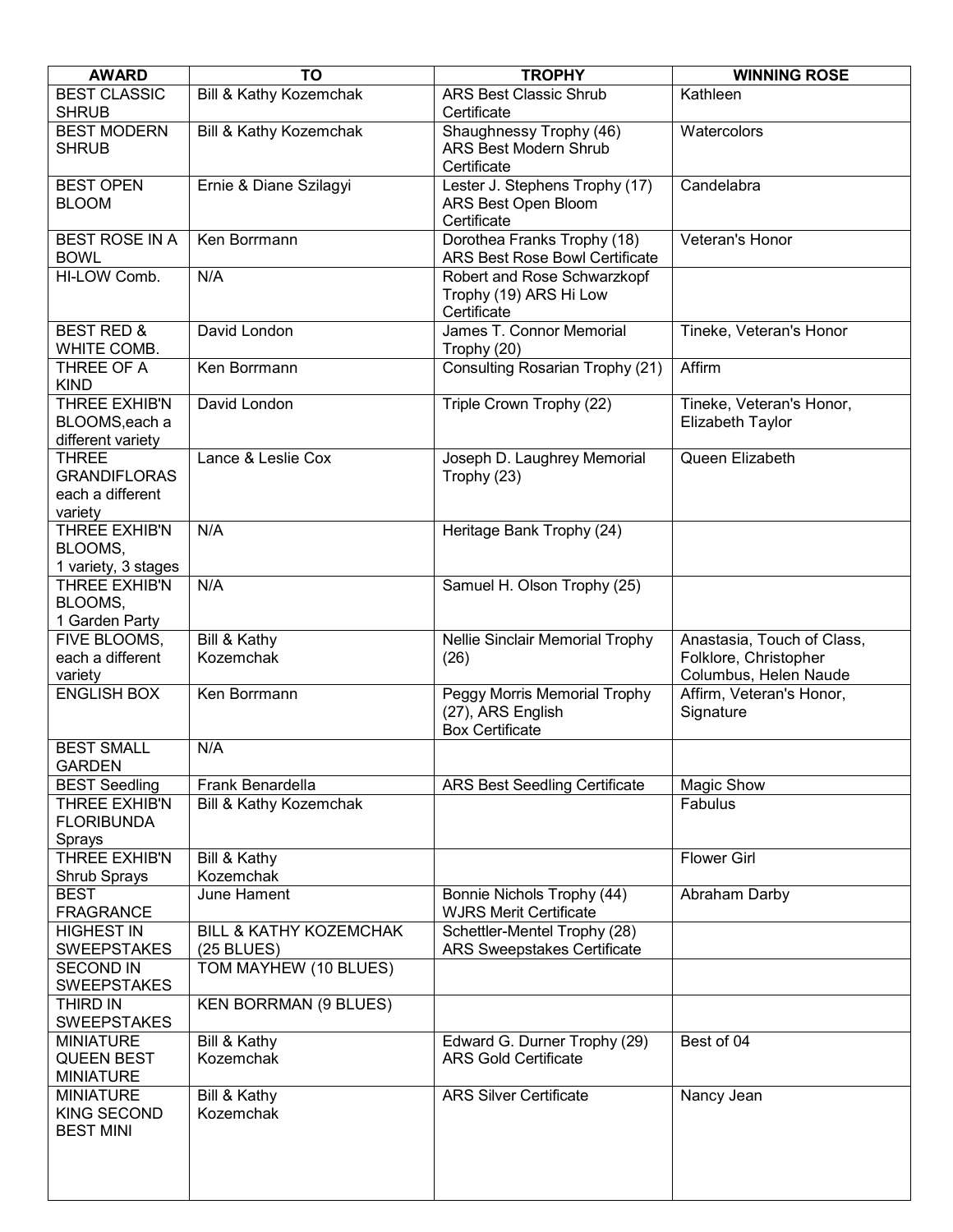| <b>AWARD</b>                            | <b>TO</b>                         | <b>TROPHY</b>                                                | <b>WINNING ROSE</b>          |  |
|-----------------------------------------|-----------------------------------|--------------------------------------------------------------|------------------------------|--|
| <b>MINIATURE</b>                        | <b>Andrew Hearne</b>              | <b>ARS Bronze Certificate</b>                                | Irresistible                 |  |
| <b>PRINCESS</b>                         |                                   |                                                              |                              |  |
| THIRD BEST                              |                                   |                                                              |                              |  |
| <b>MINI</b>                             |                                   |                                                              |                              |  |
| <b>BEST SINGLE</b>                      | Ernie & Diane Szilagyi            | <b>ARS Best Single Miniature</b>                             | Neon Cowboy                  |  |
| <b>MINI</b>                             |                                   | Certificate                                                  |                              |  |
| <b>BEST</b>                             | Bill & Kathy Kozemchak            | Craig J. Turnbull Challenge                                  | Doris Morgan                 |  |
| <b>MINIATURE</b>                        |                                   | Trophy (31), ARS Best Miniature                              |                              |  |
| <b>SPRAY</b>                            |                                   | <b>Spray Certificate</b>                                     |                              |  |
| MINI-FLORA                              | <b>Andrew Hearne</b>              | Jeanne L. Hanson-Hill Memorial                               | <b>Tiffany Lynn</b>          |  |
| <b>QUEEN BEST</b>                       |                                   | Trophy (30) & ARS Gold                                       |                              |  |
| <b>MINI-FLORA</b>                       |                                   | Certificate                                                  |                              |  |
| <b>MINI-FLORA</b>                       | Andrew Hearne                     | <b>ARS Silver Certificate</b>                                | <b>Foolish Pleasure</b>      |  |
| <b>KING SECOND</b>                      |                                   |                                                              |                              |  |
| <b>BEST MF</b>                          |                                   |                                                              |                              |  |
| <b>MINI-FLORA</b>                       | <b>Andrew Hearne</b>              | <b>ARS Bronze Certificate</b>                                | <b>Butter Cream</b>          |  |
| <b>PRINCESS</b>                         |                                   |                                                              |                              |  |
| THIRD BEST MF                           |                                   |                                                              |                              |  |
| <b>BEST MINI-</b>                       | Bill & Kathy Kozemchak            | ARS Best Mini-Flora Spray                                    | Andie MacDowell              |  |
| <b>FLORA SPRAY</b>                      |                                   | Certificate                                                  |                              |  |
| <b>BEST</b>                             | Ernie & Diane Szilagyi            | Ernie & Diane Szilagyi Trophy                                | <b>Miss Flippins</b>         |  |
| <b>MINIATURE &amp;</b>                  |                                   | (45) ARS Miniature Open Bloom                                |                              |  |
| <b>MINI-FLORA</b>                       |                                   | Certificate                                                  |                              |  |
| OPEN BLOOM<br><b>MINIATURE</b>          |                                   |                                                              |                              |  |
| ROSE IN A                               | Bill & Kathy Kozemchak            | Laura Costa Trophy (32) ARS<br>Miniature Rose in the Bowl    | Nancy Jean                   |  |
| <b>BOWL</b>                             |                                   | Certificate                                                  |                              |  |
| <b>MINI-FLORA</b>                       | N/A                               | ARS Mini- Flora Rose in the                                  |                              |  |
| ROSE IN THE                             |                                   | <b>Bowl Certificate</b>                                      |                              |  |
| <b>BOWL</b>                             |                                   |                                                              |                              |  |
| MINIATURE or                            | Bill & Kathy Kozemchak            | Nor'East Mini Trophy (33) WJRS                               | Able                         |  |
| <b>MINI-FLORA</b>                       |                                   | Merit Certificate                                            |                              |  |
| <b>PICTURE</b>                          |                                   |                                                              |                              |  |
| <b>FRAME</b>                            |                                   |                                                              |                              |  |
| THREE EXHI.                             | Bill & Kathy Kozemchak            | <b>WJRS Member Perpetual</b>                                 | Irresistible                 |  |
| <b>BLOOMS</b>                           |                                   | Challenge Trophy (09)                                        |                              |  |
| THREE MINI                              | Bill & Kathy Kozemchak            | V.J. Landscaping II Trophy (35)                              | Foolish Pleasure, Camden,    |  |
| <b>SPRAYS</b>                           |                                   |                                                              | Conundrum                    |  |
| SIX EXHI.                               | N/A                               |                                                              |                              |  |
| <b>BLOOMS</b>                           |                                   |                                                              |                              |  |
| <b>MINI ENGLISH</b>                     | Bill & Kathy Kozemchak            | <b>WJRS Miniature English Box</b>                            | Irresistible                 |  |
| <b>BOX</b>                              |                                   | Trophy (34), ARS Miniature                                   | Swalk                        |  |
|                                         |                                   | English Box Certificate (Trophy                              | Old Glory                    |  |
|                                         |                                   | to best of 2 box classes)                                    |                              |  |
| <b>MINI-FLORA</b><br><b>ENGLISH BOX</b> | N/A                               | <b>WJRS Miniature English Box</b>                            |                              |  |
|                                         |                                   | Trophy (34), ARS Miniature<br><b>English Box Certificate</b> |                              |  |
| <b>ARTIST'S</b>                         | Ernie & Diane Szilagyi            |                                                              | Irresistible, Miss Flippins, |  |
| <b>PALETTE</b>                          |                                   |                                                              | Nancy Jean, Doris Morgan,    |  |
|                                         |                                   |                                                              | June Laver, Fairhope,        |  |
|                                         |                                   |                                                              | Chattooga                    |  |
|                                         |                                   |                                                              |                              |  |
| <b>HIGHEST</b><br><b>SWEEPSTAKES</b>    | <b>BILL &amp; KATHY KOZEMCHAK</b> | <b>Jolly Miniature Sweepstakes</b>                           |                              |  |
|                                         | $(13$ BLUES)                      | Trophy (36) ARS Sweepstake<br>Certificate                    |                              |  |
| 2nd BEST                                | ANDREW KEARNE (10 BLUES)          |                                                              |                              |  |
| <b>SWEEPSTAKES</b>                      |                                   |                                                              |                              |  |
| <b>THIRD</b>                            | ERNIE & DIANE SZILAGYI (6         |                                                              |                              |  |
| <b>SWEEPSTAKES</b>                      | BLUES)                            |                                                              |                              |  |
|                                         |                                   |                                                              |                              |  |
|                                         |                                   |                                                              |                              |  |
|                                         |                                   |                                                              |                              |  |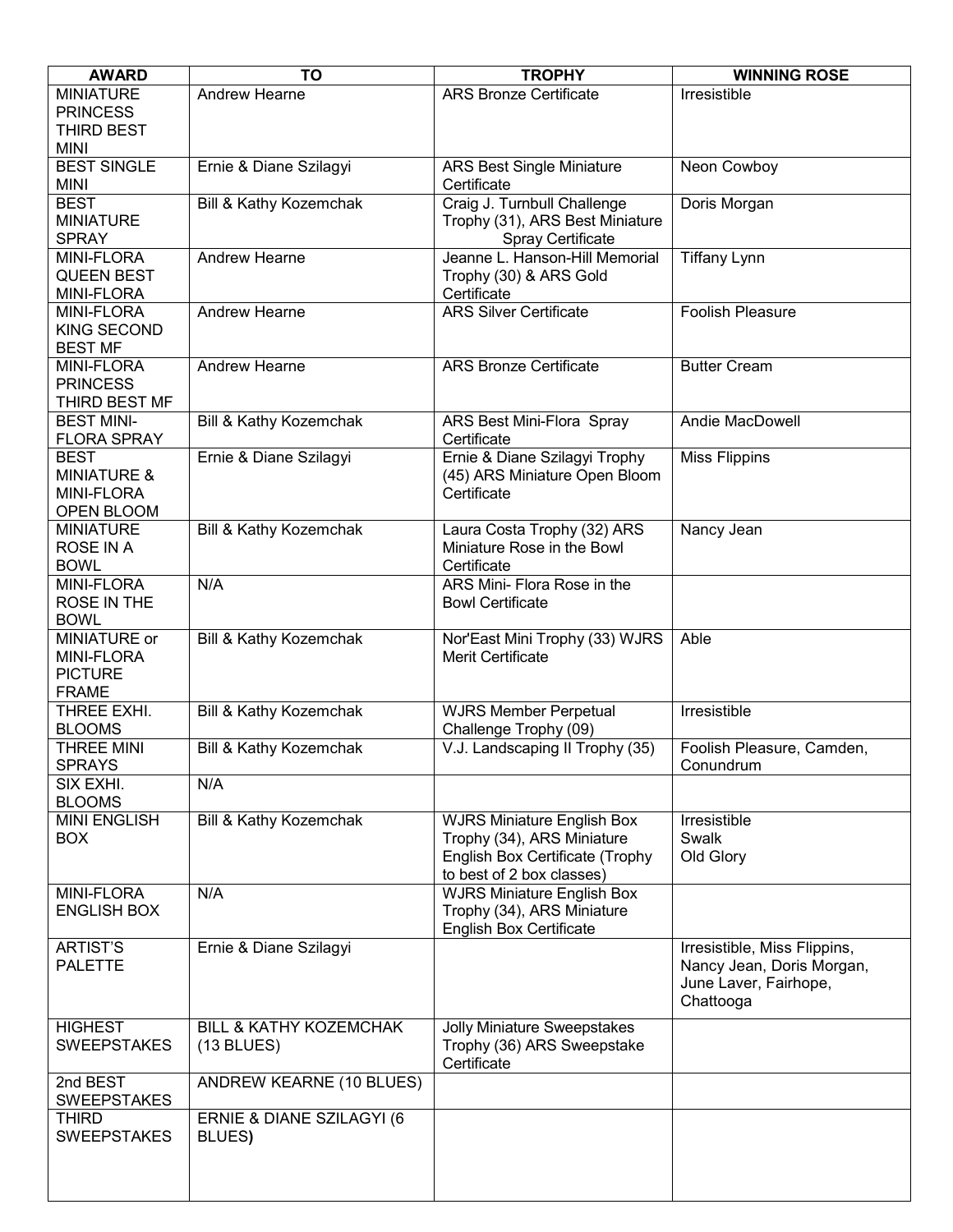| <b>AWARD</b>                                                                                                      | <b>TO</b>               | <b>TROPHY</b>                                     | <b>WINNING ROSE</b>                                              |  |  |
|-------------------------------------------------------------------------------------------------------------------|-------------------------|---------------------------------------------------|------------------------------------------------------------------|--|--|
| <b>BEST NOVICE</b><br><b>CLASS</b>                                                                                | Suni Bolar              |                                                   | <b>Power Point</b>                                               |  |  |
| <b>BEST SPECIMEN</b><br><b>JUNIOR CLASS</b>                                                                       | Rhea Bolar              |                                                   | Cabana                                                           |  |  |
| <b>BEST</b><br><b>MINIATURE</b><br><b>JUNIOR CLASS</b>                                                            | N/A                     |                                                   |                                                                  |  |  |
| <b>JUDGES' CLASS</b>                                                                                              | <b>Kevin Glaes</b>      | Keepie                                            | Autumn Sunset                                                    |  |  |
| <b>ROSE</b><br><b>ARRANGEMENT</b><br><b>DIVISION</b>                                                              |                         |                                                   |                                                                  |  |  |
| <b>BEST</b><br>ARRANGEMENT<br>Class 1 Estelle<br>Amann Memorial<br>Trophy (37)                                    | Cynthia Chandler        | ON THE WAY TO CAPE MAY                            | Voluptuous,<br>Lasting Love,<br>Truly Yours,<br>Let Freedom Ring |  |  |
| <b>BEST</b><br>ARRANGEMENT<br>Class 2 Myrtle<br>Krause Trophy<br>(39) Royalty<br>Award                            | Theodora Saidman        | OVER THE RIVER AND<br>THROUGH THE WOODS           | Konrad Henkel<br><b>Christian Dior</b>                           |  |  |
| <b>BEST</b><br>ARRANGEMENT<br>Class 3 Jean<br>Shipley Oriental<br><b>Trophy Oriental</b><br>Award                 | Illiana Okum            | SAILS IN THE SUN SET                              | Iceberg                                                          |  |  |
| <b>BEST</b><br>ARRANGEMENT<br>Class 4 Artist<br>Award                                                             | <b>Catherine Button</b> | <b>BICYCLE BUILT FOR TWO</b>                      | <b>Black Magic</b>                                               |  |  |
| <b>BEST</b><br><b>ARRANGEMENT</b><br>Class <sub>5</sub><br>Court of Etiquette<br>Award                            | Cora Williams           | 20,000 LEAGUES UNDER THE<br><b>SEA</b>            | Europeana<br>Knockout                                            |  |  |
| <b>BEST</b><br>ARRANGEMENT<br>Class 6 WJRS<br><b>Traveling Trophy</b><br>(38)                                     | Illiana Okum            | UP, UP AND AWAY IN MY<br><b>BEAUTIFUL BALLOON</b> | Veteran's Honor<br>Chrysler Imperial                             |  |  |
| <b>BEST</b><br>ARRANGEMENT<br>Class 7                                                                             | <b>Gus Banks</b>        | A BI-PLANE                                        | Giggles                                                          |  |  |
| <b>BEST</b><br>ARRANGEMENT<br>Class 8 ARS Mini<br>Royalty Award<br>Vida Heisler<br><b>Memorial Trophy</b><br>(40) | <b>Catherine Button</b> | CHATTANOOGA CHOO-<br><b>CHOO</b>                  | Montana                                                          |  |  |
| <b>BEST</b><br>ARRANGEMENT<br>Class 9 ARS Mini<br><b>Oriental Award</b>                                           | <b>Catherine Button</b> | SOMEWHERE OVER THE<br><b>RAINBOW</b>              | Montana                                                          |  |  |
| Rose<br>Schwartzkopf<br><b>Memorial Trophy</b><br>Class 7,8 & 9                                                   | <b>Catherine Button</b> |                                                   |                                                                  |  |  |